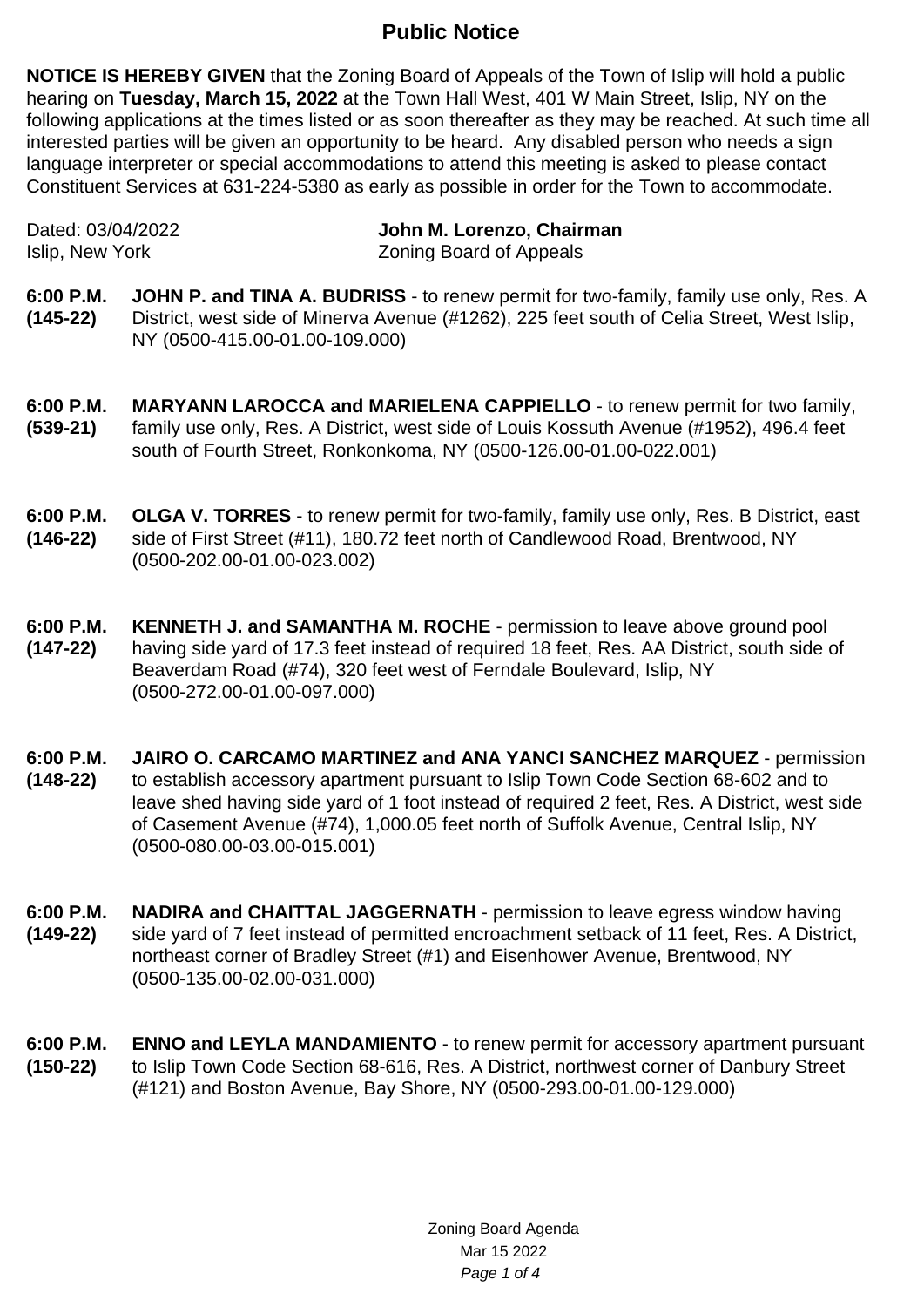- **6:00 P.M. (151-22) CRYSTAL and DEBRA J. GAJEWSKI** - permission to erect first and second story additions leaving side yards of 11 feet and 9.9 feet instead of required 14 feet each, total side yards of 20.9 feet instead of required 28 feet, second story balcony leaving front yard of 23.6 feet instead of required 25 feet and floor area ratio of 29.6% instead of permitted 25% and to leave patio on side property line not having required setback of 4 feet, Res. B (278) District, east side of Greenbelt Parkway West (#751), 829.3 feet south of Shadow Grove Lane, Holbrook, NY (0500-177.00-06.00-065.000)
- **6:00 P.M. (152-22) JOSEPH F. and MARGARET A. GILL** - permission to erect roofed-over patio leaving side yard of 13.8 feet instead of required 18 feet, Res. AA District, west side of Grissom Way (#24), 241.5 feet south of Wheeler Road, Hauppauge, NY (0500-014.00-01.00-001.000)
- **6:00 P.M. (153-22) LUCIO, MODESTO and DARA A. FUENTES** - permission to leave roofed-over patio having side yard of 6.7 feet instead of required 14 feet and total side yards of 22.7 feet instead of required 28 feet, Res. A District, east side of Sugarwood Lane (#217), 46 feet north of Kirby Lane, Central Islip, NY (0500-080.00-01.00-065.000)
- **6:00 P.M. (154-22) CHRISTOPHER COSTA** - permission to erect second story addition (30' x 39.9' Irrg.) leaving rear yard of 21.5 feet instead of required 25 feet, Res. A District, northeast corner of Karen Drive (#11) and Indian Head Drive, Sayville, NY (0500-283.00-03.00-051.000)
- **6:00 P.M. (155-22) MICHAEL and HILLARY KEARNS** - permission to leave shed having 4 feet behind front line of dwelling instead of required 20 feet, Res. A District, east side of Keswick Drive (#9), 844 feet north of Manistee Lane, East Islip, NY (0500-374.00-03.00-040.000)
- **6:00 P.M. (156-22) SINDIA GASTON** - permission to establish accessory apartment pursuant to Islip Town Code Section 68-602, Res. AA District, north side of Beech Street (#67), 135 feet east of Islip Avenue, Islip, NY (0500-272.00-01.00-048.000)
- **6:00 P.M. (157-22) STEVEN LEONEL ROMERO and MARIA GUADALUPE VASQUEZ** - permission to leave cellar entrance having second front yard of 20.9 feet instead of required 25 feet and to leave fence having 4.5 feet behind front line of dwelling instead of required 10 feet, RRD, northwest corner of Beech Street (#46) and McKinney Avenue, Central Islip, NY (0500-164.00-02.00-062.000)
- **6:30 P.M. (158-22) BRANDON HAMCHUCK and LINDSAY BEVIS** - permission to erect one story addition leaving front yard of 34 feet instead of required 40 feet and side yard of 9.5 feet instead of required 14 feet, Res. A District, east side of Pat Drive (#783), 75 feet south of Union Boulevard, West Islip, NY (0500-437.00-02.00-108.000)

Zoning Board Agenda Mar 15 2022 Page 2 of 4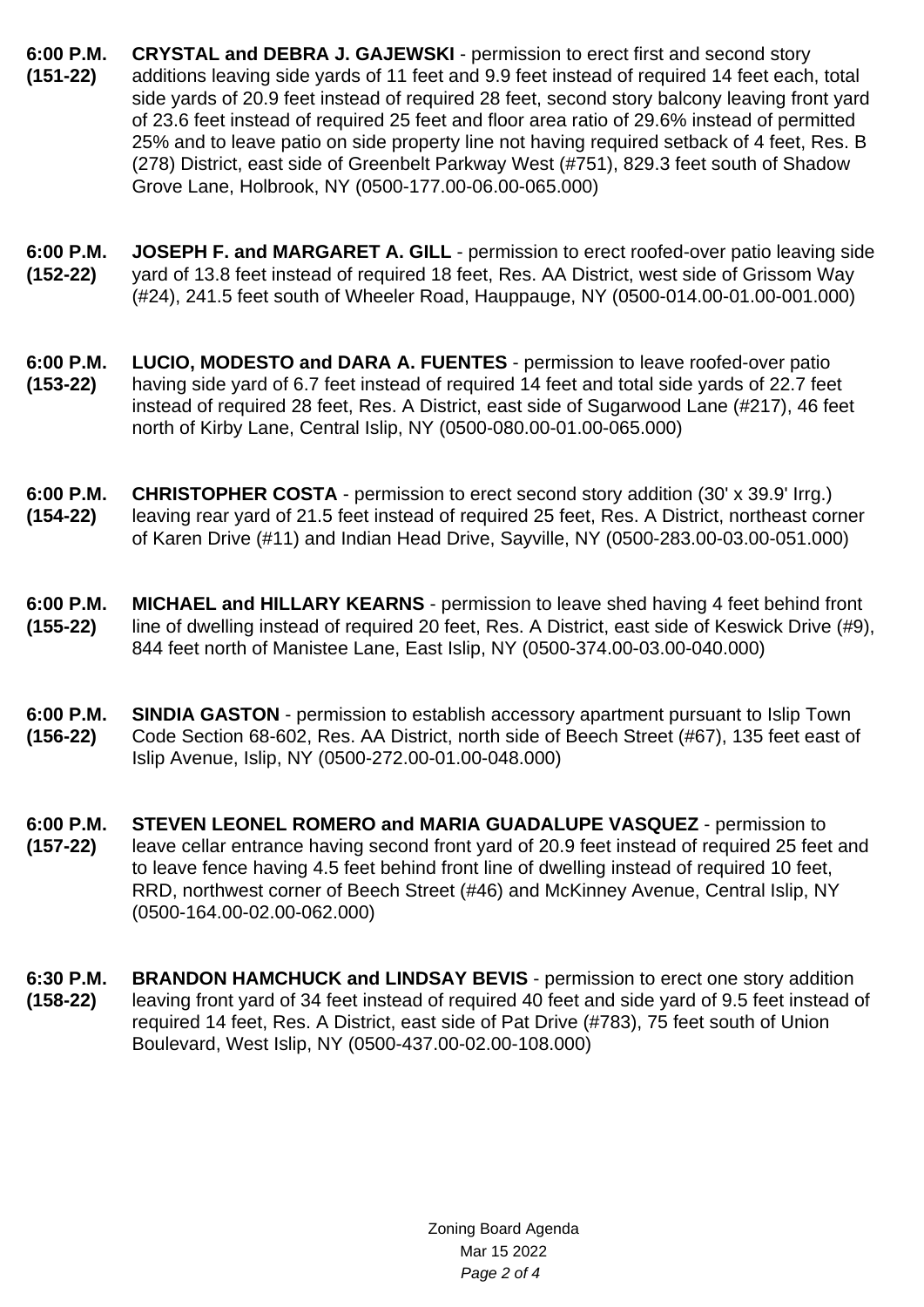- **6:30 P.M. (159-22) ROGER A. KALINOWSKI and LAUREN A. FUNARO** - permission to install inground pool with water feature leaving rear yard of 6 feet instead of required 14 feet and to install pool patio leaving rear yard landscaping of 28.7% instead of required 40%, Res. A District, northwest corner of Rockaway Street (#545) and Ocean Avenue, West Islip, NY (0500-337.00-02.00-062.000)
- **6:30 P.M. (160-22) LAURA J. HEGNA** - permission to establish accessory apartment pursuant to Islip Town Code Section 68-602 and to leave second story entry platform with stairs having side yard of 11.5 feet instead of required 14 feet, Res. A District, east side of Raft Avenue (#427), 857.88 feet north of Church Street, Holbrook, NY (0500-216.00-03.00-090.000)
- **6:30 P.M. (161-22) SHIRLEY ESTELA** - permission to leave garage, breezeway and carport having side yard of 4 feet instead of required 14 feet and floor area ratio of 27.6% instead of permitted 25%, Res. B District, southeast corner of Hackmatac Street (#20) and Prospect Avenue, Central Islip, NY (0500-166.00-03.00-038.000)

## **Adjourned from January 4, 2022**

- **6:30 P.M. (020-22) GEORGE PRAG** - permission to leave accessory structure (currently second dwelling) having side yard of 3.7 feet instead of required 10 feet and front yard of 40 feet instead of arterial highway setback of 60 feet, entrance platform having front yard 37 feet, inground pool having front yard of 14.9 feet, pergola on deck having front yard of 40 feet instead of arterial highway setback of 60 feet each and to leave fence having front yard of 3.3 feet instead of required 10 feet, Res. B District, northeast corner of Ocean Avenue (#2723) and Express Drive North, Ronkonkoma, NY (0500-047.00-01.00-071.000)
- **6:30 P.M. (162-22) EDIS A. BAUTISTA CRUZ** - permission to leave two roofed-over cellar entrances having side yards of 3.5 feet and 10 feet instead of required 14 feet each and to leave 6-foot fence having second front yard of 1 foot instead of required 10 feet, Res. A District, southwest corner of Macarthur Avenue (#22) and Patton Street, Brentwood, NY (0500-114.00-02.00-087.000)
- **6:30 P.M. (163-22) CADMIUM HOLDINGS LLC** - permission to subdivide lot into two parcels; Lot 1 - to leave two-story dwelling on lot having area of 7,348 sq. feet instead of required 7,500 sq. feet and Lot 2 - to erect two-story dwelling on lot having width of 50 feet instead of required 75 feet, lot area of 6,250 sq. feet instead of required 7,500 sq. feet, side yards of 12 feet instead of required 14 feet each, total side yards of 24 feet instead of required 28 feet and floor area ratio of 28% instead of permitted 25%, Res. B District, north side of Palfrey Street, 73 feet east of Fifth Avenue, Bay Shore, NY (0500-315.00-01.00-096.000 & 098.000)

Zoning Board Agenda Mar 15 2022 Page 3 of 4